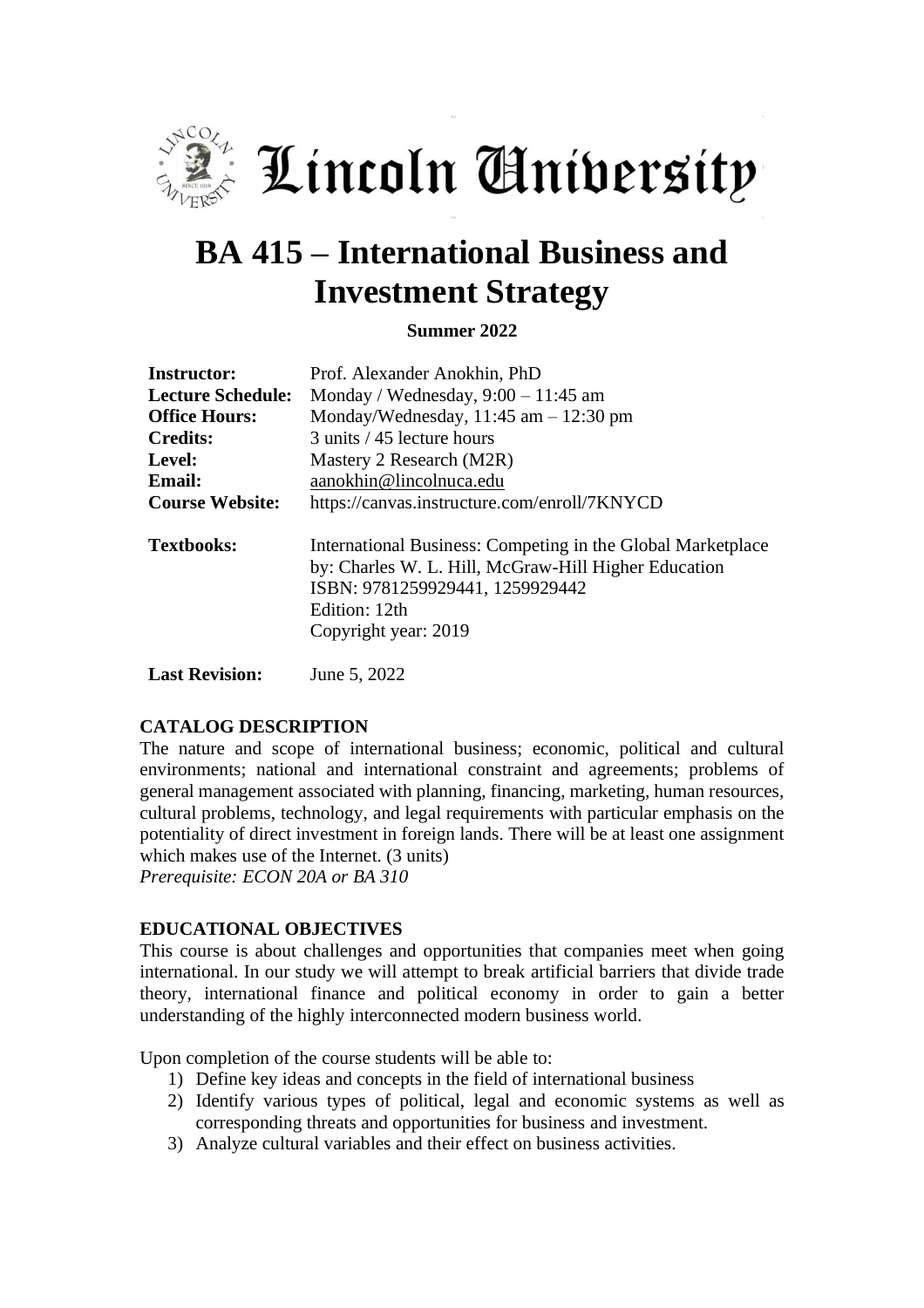- 4) Discuss and compare rationales and limitations of international financial and monetary systems as well as governmental trade policies.
- 5) Critically analyze risks and benefits of international business as related to global investment and marketing strategies.

|   | <b>Course LO</b>                                                                                                                                                    | <b>Program LO</b> | <b>Assessment Activities</b>      |
|---|---------------------------------------------------------------------------------------------------------------------------------------------------------------------|-------------------|-----------------------------------|
| 1 | Analyze the requirement of<br>conducting international business<br>and formulate effective<br>internationalization strategy                                         | PLO <sub>1</sub>  | Case study,<br>Classroom exercise |
| 2 | Critically analyze and<br>communicate risks and benefits of<br>international business as related to<br>global investment and marketing<br>strategies.               | PLO <sub>3</sub>  | Case study,<br>Classroom exercise |
| 3 | Synthesize the understanding of<br>international business realities by<br>means of research activities,<br>including study design, data<br>collection and analysis. | PLO <sub>4</sub>  | Case study,<br>Classroom exercise |

#### **COURSE LEARNING OUTCOMES<sup>1</sup>**

#### **PROCEDURES AND METHODOLOGY**

*This is a direct classroom instruction course*

The course focuses on the analysis and discussion of thematic case studies. Case study analysis is supplemented by the lectures and other in-class assignments. Course project work is designed to integrate all knowledge obtained in the course.

Assignments and projects require students to actively use resources of the library. Detailed guide to business *resources of the library* as well as the description of Lincoln University approach to *information literacy* are available at the [Center for Teaching](http://ctl.lincolnuca.edu/kb-base/library-guide-business-resources/)  [and Learning](http://ctl.lincolnuca.edu/kb-base/library-guide-business-resources/) website (ctl.lincolnuca.edu).

#### **CLASS RULES**

- 1. Class attendance is required. Attendance will be taken each class at a time chosen by the instructor.
- 2. Students are required to arrive to class on time.
- 3. Detected cheating/plagiarism will result in "F" for the assignment.
- 4. Please participate in class activities.

#### **COURSE PROJECT**

Every student must complete a group research project for an in-class presentation. Research projects must comply with the Lincoln University guidelines. The project will focus on preparing an internationalization strategy for an existing company. The detailed instruction will be provided in class.

<sup>1</sup> Detailed description of learning outcomes and information about the assessment procedure are available at the Center for [Teaching](http://ctl.lincolnuca.edu/) and Learning website (ctl.lincolnuca.edu).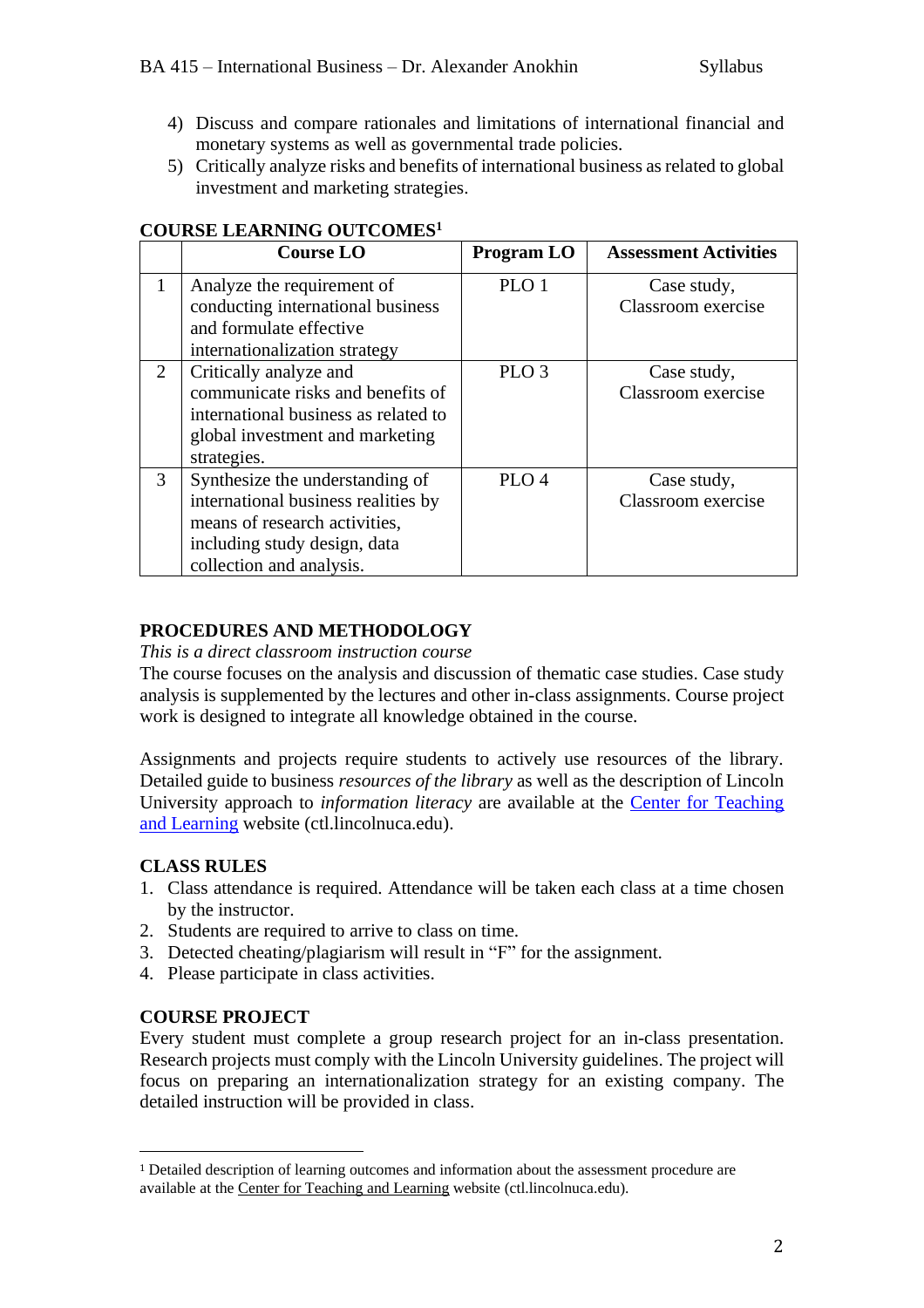## **INDIVIDUAL RESEARCH PROJECT (1 unit)**

Each student registered for a 400-level course must complete a one unit research project in addition to the coursework described in this syllabus. The specific topic will be assigned by the instructor.

The project requires 45 hours of self-study with regular consultations in accordance with the schedule determined by the instructor. The project work results in a written report (not less than 15 pages; APA style) and an oral presentation during the class session.

| <b>WRITTEN REPORT</b> |                  |                  |                  |                    |
|-----------------------|------------------|------------------|------------------|--------------------|
|                       | Exceeds          | Meets            | Does Not Meet    | <b>Not Present</b> |
|                       | <b>Standards</b> | <b>Standards</b> | <b>Standards</b> |                    |
| Research              | The statement    | Clearly and      | The statement    | The statement      |
| Problem               | of a research    | concisely        | of a research    | of a research      |
| <b>Statement</b>      | problem is       | identifies a     | problem is       | problem is         |
|                       | crystal clear,   | research         | incomplete,      | absent.            |
|                       | novel and        | problem          | lacking          |                    |
|                       | thought          |                  | precision.       |                    |
|                       | provoking        |                  |                  |                    |
| Organization          | The report is    | The              | Organization is  | The report         |
|                       | logically        | development      | confusing,       | lacks              |
|                       | organized;       | of ideas is      | disjointed, and  | organization       |
|                       | ideas are        | present; the     | inconsistent;    |                    |
|                       | exceptionally    | conclusion is    | ideas, if        |                    |
|                       | well-            | effective and    | present, are not |                    |
|                       | developed and    | directly         | developed; the   |                    |
|                       | support a        | addresses the    | conclusion is    |                    |
|                       | thoughtful       | original         | vague and/or     |                    |
|                       | and engaging     | thesis.          | does not         |                    |
|                       | conclusion.      |                  | address the      |                    |
|                       |                  |                  | original thesis. |                    |
| Sources and           | A variety of     | A few high-      | Sources used     | Sources are not    |
| formatting            | high-quality     | quality          | are of a         | identified or of   |
|                       | sources is       | sources are      | questionable     | a poor quality;    |
|                       | used; all        | used;            | quality; factual | factual claims     |
|                       | factual claims   | majority of      | claims are not   | are                |
|                       | are supported    | factual          | supported.       | unsubstantiated.   |
|                       | with citations.  | claims are       | Use of APA       | The report is      |
|                       | The report       | supported        | style is         | poorly             |
|                       | follows the      | with citations   | inconsistent.    | formatted          |
|                       | APA style        | The report       |                  |                    |
|                       | guidelines.      | mostly           |                  |                    |
|                       |                  | follows the      |                  |                    |
|                       |                  | APA style        |                  |                    |
|                       |                  | guidelines.      |                  |                    |

Evaluation of the student's work will be done using the following rubric:

**PRESENTATION**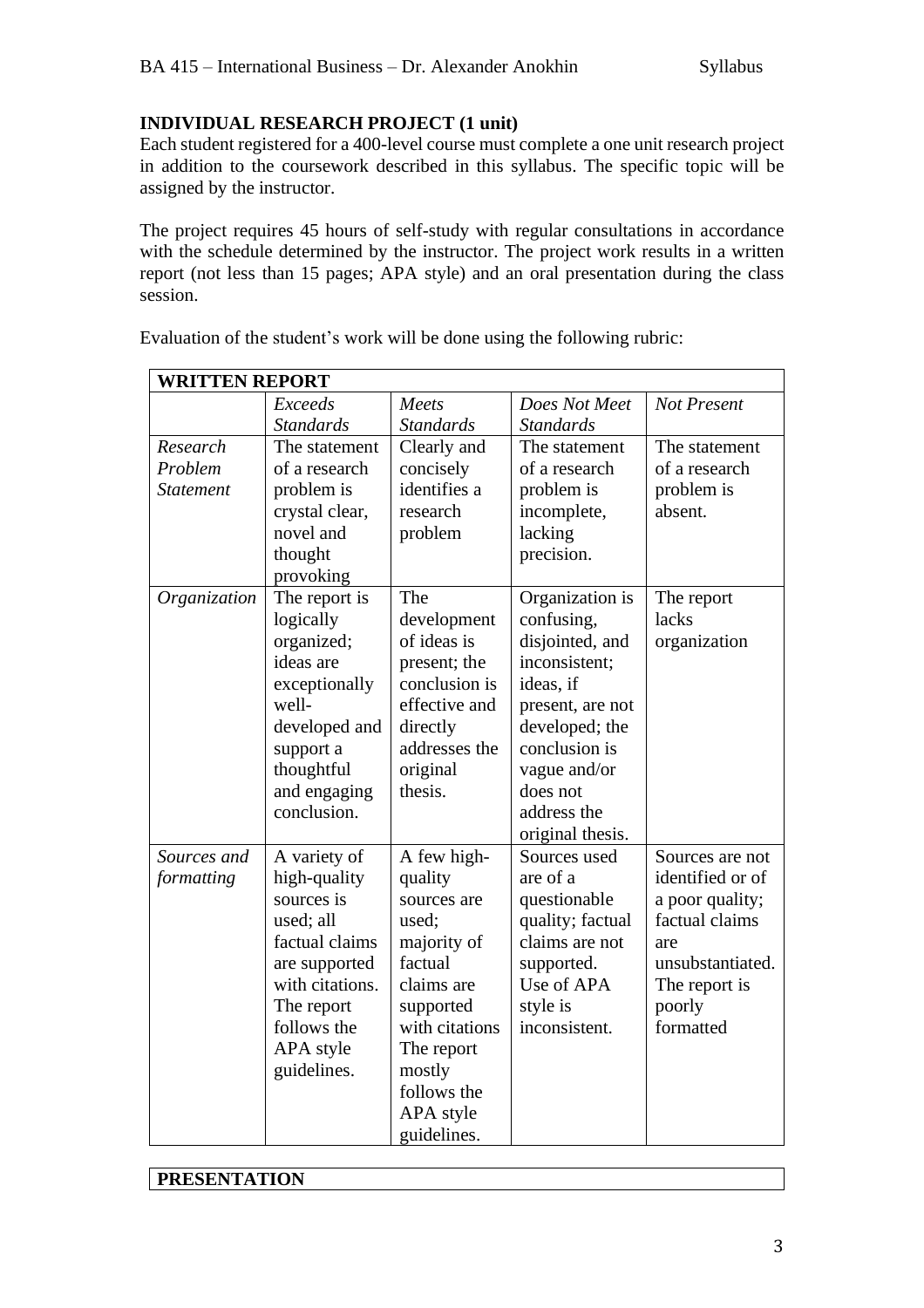|              | <b>Exceeds Standards</b> | <b>Meets Standards</b> | Does Not Meet             |
|--------------|--------------------------|------------------------|---------------------------|
|              |                          |                        | <b>Standards</b>          |
| Style and    | Presentation is clear,   | Presentation is        | <b>Presentation lacks</b> |
| Organization | confident and fully      | clear; the use of      | clarity, no attempt is    |
|              | engaging; the use of     | visual aids is not     | made to engage the        |
|              | visual aids enhances     | detrimental to         | audience; visual aids     |
|              | its effectiveness; the   | audience               | are haphazard and         |
|              | presentation is well-    | engagement; all        | distracting; lack of      |
|              | timed and structured.    | necessary              | structure results in      |
|              |                          | components are         | an inefficient use of     |
|              |                          | given appropriate      | time.                     |
|              |                          | time.                  |                           |
| Questions    | Student demonstrates     | Student                | Student                   |
| and Answers  | extensive knowledge      | demonstrates           | demonstrates lack of      |
|              | of the topic by          | knowledge of the       | knowledge of the          |
|              | providing confident,     | topic by               | topic by responding       |
|              | precise and              | responding             | inaccurately and          |
|              | appropriate responses    | adequately to          | inappropriately to        |
|              | to all audience          | questions of the       | audience questions.       |
|              | question.                | audience.              |                           |

# **EXAMS**

The exams will consist of questions based on lectures, assigned chapters and supplementary reading.

## **GRADING POLICY**

All assignments, quizzes, projects and exams are evaluated using the indicated system:

| 94-100    | A           | $73 - 76$ |  |
|-----------|-------------|-----------|--|
| $90 - 93$ | A-          | $70-72$   |  |
| 87-89     | $_{\rm B+}$ | 67-69     |  |
| 83-86     |             | 60-66     |  |
| $80 - 82$ | B-          | $0 - 59$  |  |
| $77-79$   |             |           |  |

# *Tentative Weights*

| 20% |
|-----|
| 35% |
| 45% |
|     |

#### **COURSE SCHEDULE**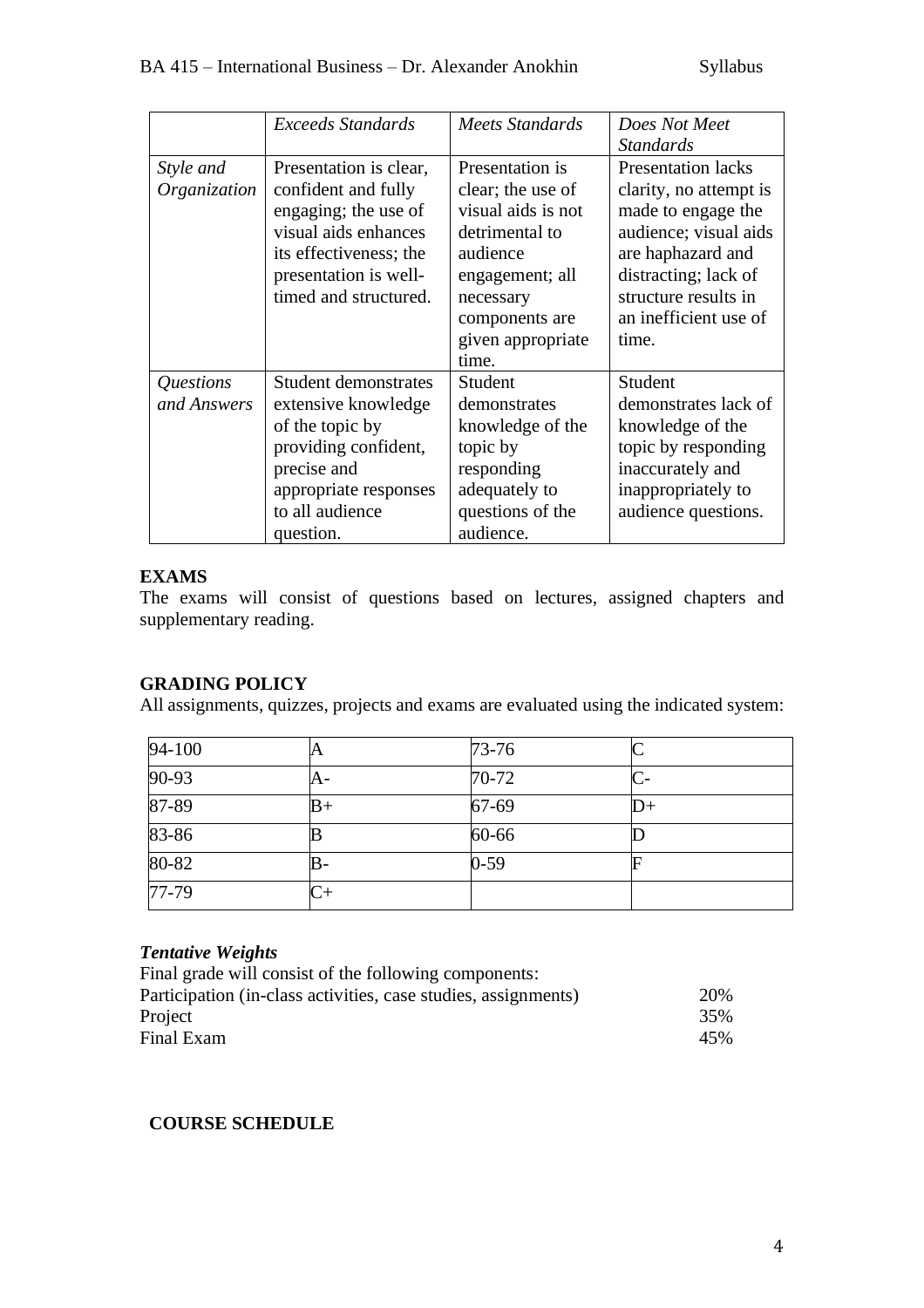|               | <b>Topic</b>                                                              | <b>Assignments Due</b>                                                                                                  |
|---------------|---------------------------------------------------------------------------|-------------------------------------------------------------------------------------------------------------------------|
| June 13       | Introduction.<br>What is International Business?                          |                                                                                                                         |
| June 15       | a) Theories of International Trade<br>b) Politics of Trade Liberalization | Debate: "Trade Liberalization:<br>Pros and Cons".                                                                       |
| June 20       | Political, Economic, and Legal<br>Differences.                            | Case Study: Venezuela under<br>Hugo Chavez and Beyond                                                                   |
| June 22       | Differences in Culture                                                    |                                                                                                                         |
| June 27       | <b>Foreign Direct Investments</b>                                         | Case Study: Volkswagen in<br>Russia                                                                                     |
|               |                                                                           | Complete Phase 1 of Course<br>Project                                                                                   |
| <b>Jun 29</b> | Regional Economic Integration                                             | Case Study: Creating the<br>World's Biggest Free Trade<br>Zone                                                          |
| July 4        | <b>INDEPENDENCE DAY - NO CLASS</b>                                        |                                                                                                                         |
| July 6        | <b>Strategy of International Business</b>                                 |                                                                                                                         |
| July 11       | Organization of International<br><b>Business</b>                          | Case Study: Phillips' Global<br>Restructuring                                                                           |
| July 13       | Global Monetary System                                                    | Case Study: The Global<br>Financial Crisis and Its<br><b>Aftermath: Declining Cross-</b><br><b>Border Capital Flows</b> |
|               |                                                                           | Complete Phase 2 of Course<br>Project                                                                                   |